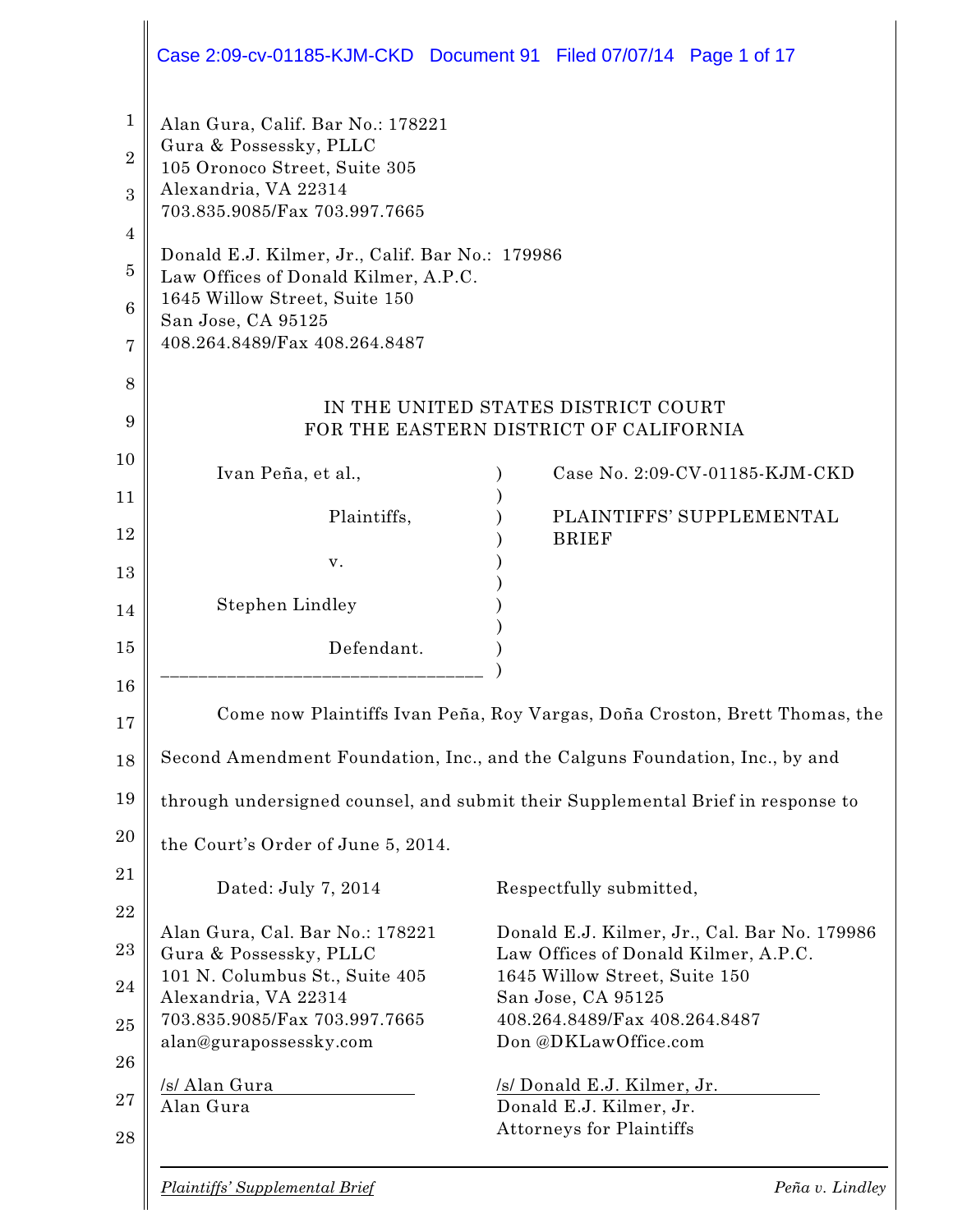|      |                | <b>TABLE OF CONTENTS</b>                                                                                                                                                                |
|------|----------------|-----------------------------------------------------------------------------------------------------------------------------------------------------------------------------------------|
|      |                |                                                                                                                                                                                         |
| Ι.   |                | The California Unsafe Handgun Act's ("UHA") Microstamping<br>Requirement Amounts to a De Facto Ban of Unrostered Weapons                                                                |
| II.  |                | Even if the Microstamping Requirement Does Not Amount to a<br>De Facto Ban of the Unrostered Weapons to Which It Applies,<br>the Extent of the Requirement's Burden on Second Amendment |
| III. |                | No Reasonable Fit Exists Between the UHA's Testing Requirements                                                                                                                         |
|      | A.             |                                                                                                                                                                                         |
|      | <b>B.</b>      | Safety Device, Firing, and Drop Safety Requirements,<br>Cal. Penal Code §§ 31910(a)(1), (2), (3) and (b)(1), (2) & (3). 8                                                               |
|      | $\mathcal{C}.$ | Magazine Disconnect Devices and Chamber Loaded Indicators,                                                                                                                              |
|      |                |                                                                                                                                                                                         |
|      |                |                                                                                                                                                                                         |
|      |                |                                                                                                                                                                                         |
|      |                |                                                                                                                                                                                         |
|      |                |                                                                                                                                                                                         |
|      |                |                                                                                                                                                                                         |
|      |                |                                                                                                                                                                                         |
|      |                |                                                                                                                                                                                         |
|      |                |                                                                                                                                                                                         |
|      |                |                                                                                                                                                                                         |
|      |                |                                                                                                                                                                                         |
|      |                |                                                                                                                                                                                         |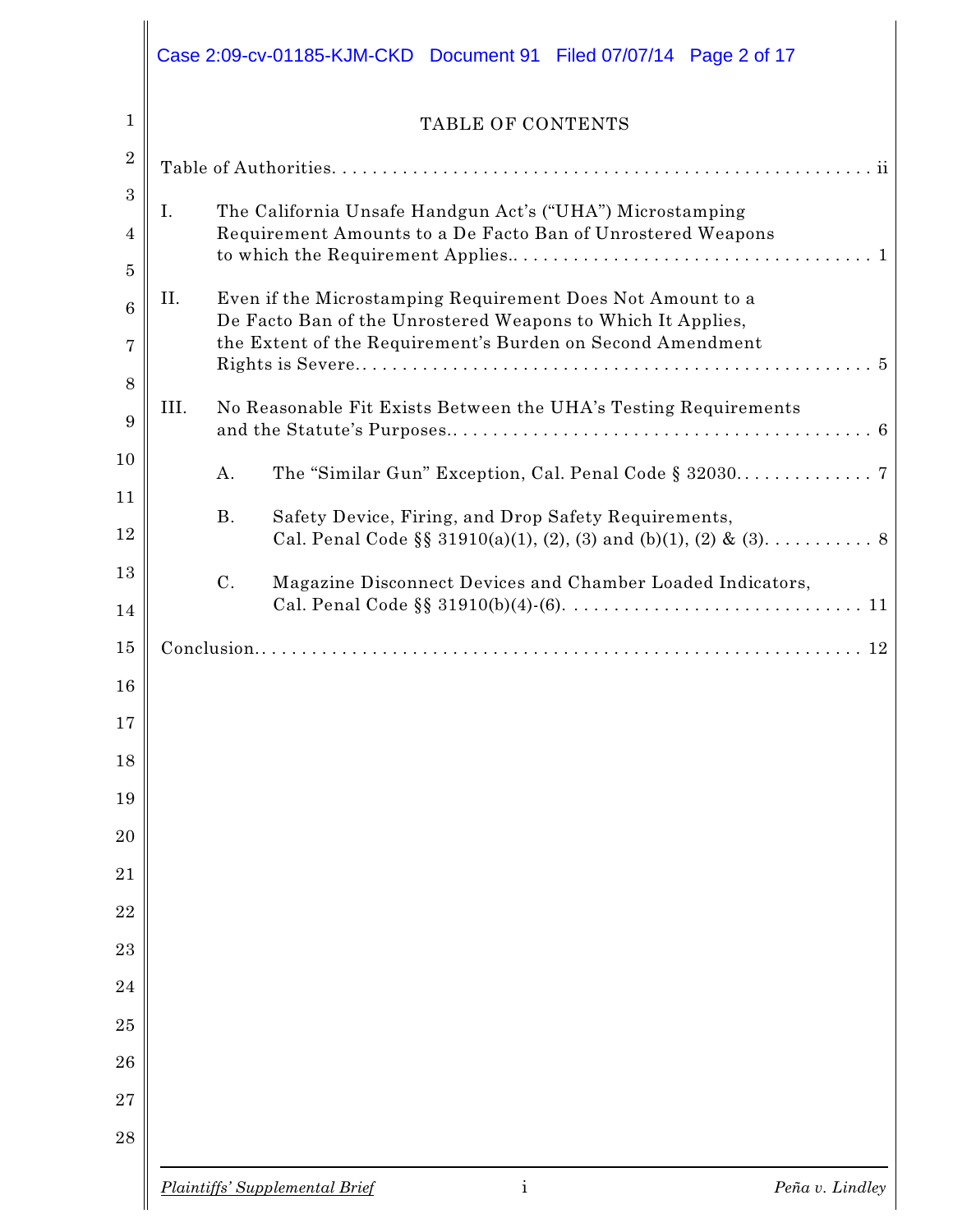|                 | Case 2:09-cv-01185-KJM-CKD Document 91 Filed 07/07/14 Page 3 of 17           |
|-----------------|------------------------------------------------------------------------------|
| 1               | <b>TABLE OF AUTHORITIES</b>                                                  |
| 2<br>3          | Cases                                                                        |
| 4<br>5          | $Bd.$ of Trs. v. Fox,                                                        |
| $6\phantom{1}6$ | District of Columbia v. Heller,                                              |
| 7<br>8          | Jackson v. City & County of San Francisco,                                   |
| 9<br>10         | United States v. McGowan,                                                    |
| 11<br>12        | Valle Del Sol Inc. v. Whiting,                                               |
| 13<br>14        | <b>Statutes and Regulations</b>                                              |
| 15              |                                                                              |
| 16              |                                                                              |
| 17<br>18        |                                                                              |
| 19              |                                                                              |
| 20              |                                                                              |
| 21              |                                                                              |
| 22              |                                                                              |
| 23              |                                                                              |
| $\sqrt{24}$     |                                                                              |
| 25              |                                                                              |
| 26<br>27        |                                                                              |
| 28              |                                                                              |
|                 | Plaintiffs' Supplemental Brief<br>$\overline{\mathbf{u}}$<br>Peña v. Lindley |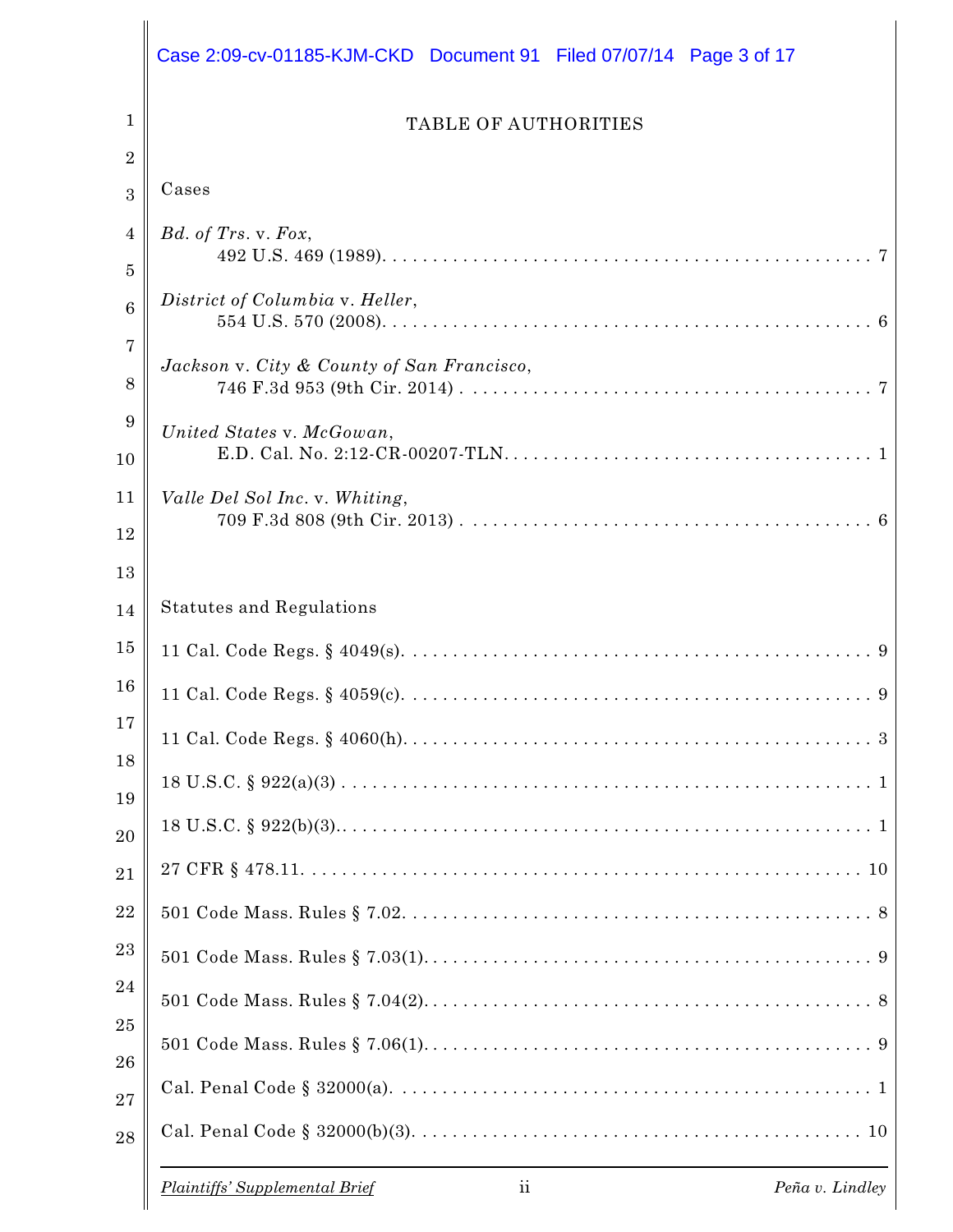# $\Big\|$  Case 2:09-cv-01185-KJM-CKD Document 91 Filed 07/07/14 Page 4 of 17

| 1                    |                                                                                                        |
|----------------------|--------------------------------------------------------------------------------------------------------|
| $\boldsymbol{2}$     |                                                                                                        |
| $\boldsymbol{3}$     |                                                                                                        |
| $\overline{4}$       |                                                                                                        |
| 5<br>$6\phantom{1}6$ |                                                                                                        |
| 7                    |                                                                                                        |
| 8                    |                                                                                                        |
| 9                    |                                                                                                        |
| 10                   |                                                                                                        |
| 11                   |                                                                                                        |
| 12                   |                                                                                                        |
| 13                   | <b>Other Authorities</b>                                                                               |
| 14                   | Bureau of Alcohol, Tobacco, Firearms & Explosives,<br>Annual Firearms Manufacturing and Export Report, |
| 15                   | available at https://www.atf.gov/sites/default/files/                                                  |
| 16                   | assets/pdf-files/ afmer_2012_final_web_report_                                                         |
| 17                   | Dorothy Kenney, Firearm Microstamp Technology: Failing Daubert                                         |
| 18                   | and Federal Rules of Evidence 702,                                                                     |
| 19                   |                                                                                                        |
| 20                   |                                                                                                        |
| 21                   |                                                                                                        |
| 22                   |                                                                                                        |
| 23                   |                                                                                                        |
| 24                   |                                                                                                        |
| 25<br>26             |                                                                                                        |
| 27                   |                                                                                                        |
| 28                   |                                                                                                        |
|                      |                                                                                                        |
|                      | $\overline{\text{iii}}$<br><b>Plaintiffs' Supplemental Brief</b><br>Peña v. Lindley                    |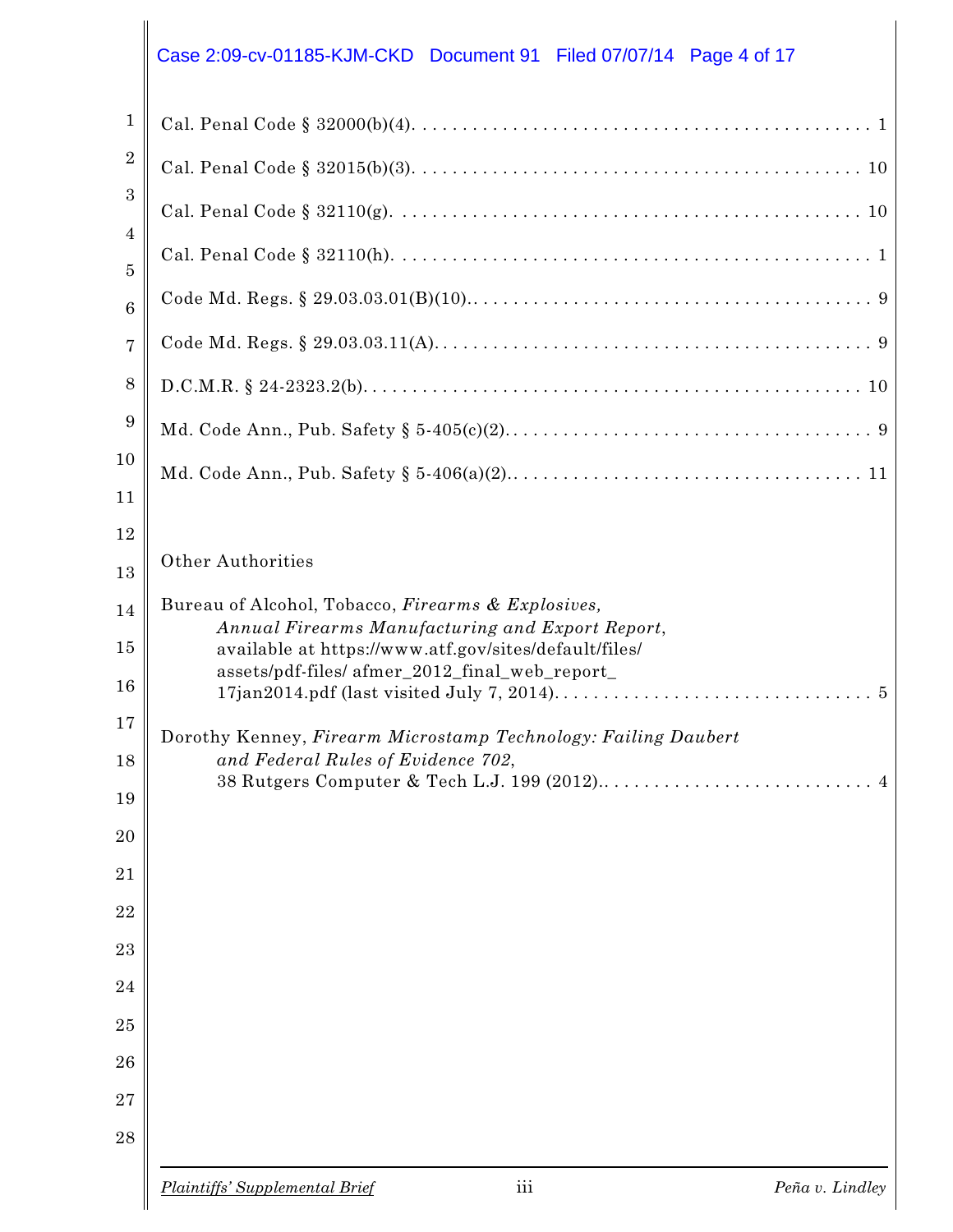|                     | Case 2:09-cv-01185-KJM-CKD Document 91 Filed 07/07/14 Page 5 of 17                                                                                                                                                                                                 |
|---------------------|--------------------------------------------------------------------------------------------------------------------------------------------------------------------------------------------------------------------------------------------------------------------|
| $\mathbf{1}$        | PLAINTIFFS' SUPPLEMENTAL BRIEF                                                                                                                                                                                                                                     |
| $\overline{2}$      | In response to the Court's questions, Plaintiffs respond:                                                                                                                                                                                                          |
| $\mathbf{3}$<br>4   | The California Unsafe Handgun Act's ("UHA") Microstamping Requirement<br>Ι.<br>Amounts to a De Facto Ban of Unrostered Weapons to which the Requirement<br>Applies.                                                                                                |
| $\overline{5}$<br>6 | Unrostered handguns cannot be manufactured, caused to be manufactured,                                                                                                                                                                                             |
| $\overline{7}$      | imported into the state for sale, kept for sale, offered or exposed for sale, given or                                                                                                                                                                             |
| 8                   | even lent under penalty of imprisonment. Cal. Penal Code § 32000(a). While some                                                                                                                                                                                    |
| 9                   | minor exceptions apply, e.g., for law enforcement or entertainment production, id. §§                                                                                                                                                                              |
| 10                  | 32000(b)(4), 32110(h), even those exempted individuals are scrutinized and may face                                                                                                                                                                                |
| 11                  | prosecution if they engage in the business of buying and reselling "privately"                                                                                                                                                                                     |
| 12                  | unrostered handguns. See, e.g., United States v. McGowan, E.D. Cal. No. 2:12-CR-                                                                                                                                                                                   |
| 13                  | 00207-TLN. Nor may Californians purchase unrostered handguns from outside the                                                                                                                                                                                      |
| 14<br>15            |                                                                                                                                                                                                                                                                    |
| 16                  | state for use in California, as federal law bars individuals from acquiring handguns                                                                                                                                                                               |
| 17                  | outside their state of residence. 18 U.S.C. §§ 922(a)(3) and $(b)(3)$ .                                                                                                                                                                                            |
| 18                  | Accordingly, California residents simply have no meaningful access to                                                                                                                                                                                              |
| 19                  | unrostered handguns. Californians may only acquire unrostered handguns by                                                                                                                                                                                          |
| 20                  | establishing residence in another state, acquiring the handgun, and re-settling in                                                                                                                                                                                 |
| 21                  | California. Used, unrostered handguns are available only by happenstance, e.g.,                                                                                                                                                                                    |
| 22                  | inheritance, pawn sales, or private party transfers of handguns already in the state                                                                                                                                                                               |
| 23                  | because they arrived while rostered, or through a law enforcement, family, or                                                                                                                                                                                      |
| 24                  | entertainment exemption.                                                                                                                                                                                                                                           |
| 25                  |                                                                                                                                                                                                                                                                    |
| 26                  |                                                                                                                                                                                                                                                                    |
| 27<br>28            | <sup>1</sup> The Act plainly bars dealers from "importing for sale" unrostered handguns.<br>Cal. Penal Code $\S$ 32000(a). If the UHA contained a sweeping exemption allowing for<br>private import transfers, it would not materially advance any state interest. |
|                     | 1<br><b>Plaintiffs' Supplemental Brief</b><br>Peña v. Lindley                                                                                                                                                                                                      |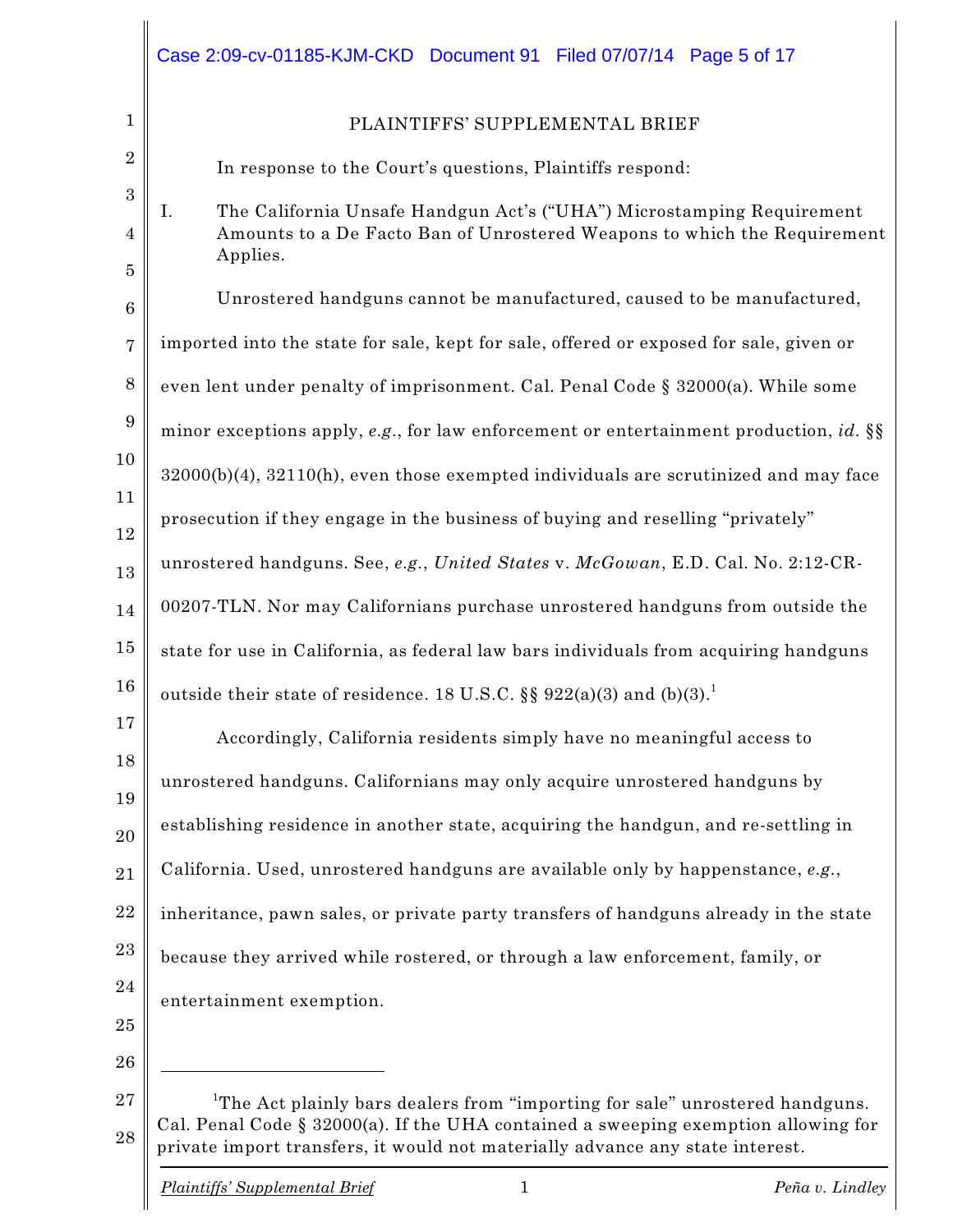#### Case 2:09-cv-01185-KJM-CKD Document 91 Filed 07/07/14 Page 6 of 17

As microstamping technology is not commercially available, requiring microstamping as a condition of rostering semi-automatic handguns effects a de facto ban on all semi-automatic handguns that might now be designed, as well as all previously rostered semi-automatic handgun models that have been updated (see infra).

7 8 9 10 11 12 13 14 15 16 17 18 19 20 21 22 23 24 25 26 27 28 Various reasons explain microstamping's absence from the handgun market. As two major firearms manufacturers have advised the Court, the technology is not feasible. $\rm ^2$  The Court's June 5 order having invited additional "factual support," Plaintiffs now add the testimony and supporting exhibits of Lawrence Keane, Secretary and General Counsel of the Sporting Arms and Ammunition Manufacturers Institute ("SAAMI"), the accredited standards development organization for the firearm industry's test methods, definitive proof loads, and ammunition performance standards. $^3$  Keane is "not aware of a single handgun manufacturer worldwide that has produced a functioning, commercially available semiautomatic pistol designed and equipped with [microstamping]." Keane Decl. ¶ 20. It appears no manufacturer will comply with the microstamping requirement. *Id. "*The reason is simple, microstamping does not work." *Id. "* Independent, peer-reviewed studies, including ones by the inventor of microstamping, Todd Lizotte, have confirmed that firearm microstamping is unproven and unreliable to perform in the manner that the UHA requires." *Id. ¶* 21.  ${\rm ^2E}$ ven were microstamping commercially available, requiring microstamping would not materially advance the state's public safety interests. See infra.  ${}^{3}$ Keane also chairs SAAMI's Legislative and Legal Affairs Committee, and is the Senior Vice President, Assistant Secretary, and General Counsel to the National Shooting Sports Foundation. *Plaintiffs' Supplemental Brief* 2 *Peña v. Lindley*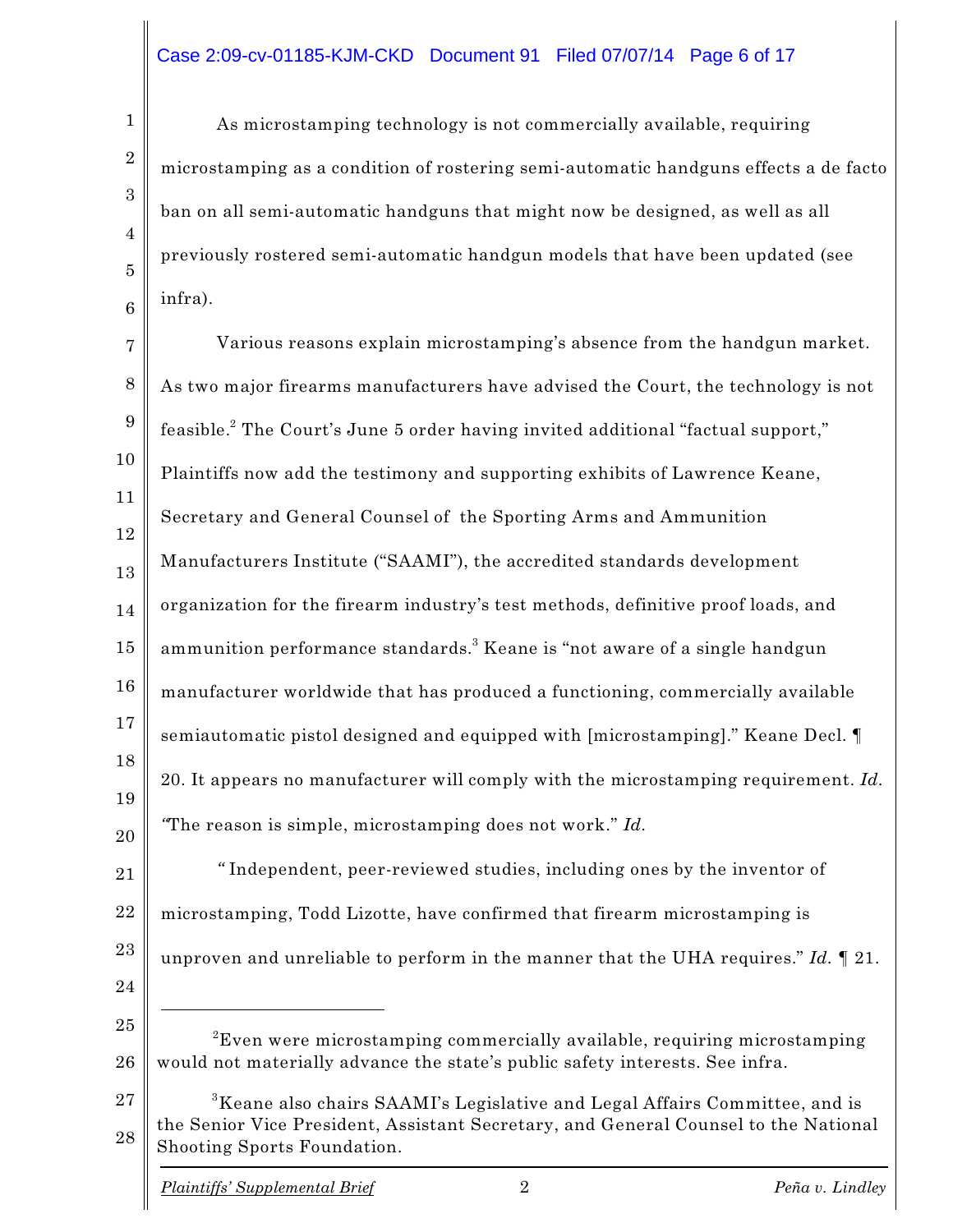## Case 2:09-cv-01185-KJM-CKD Document 91 Filed 07/07/14 Page 7 of 17

| $\mathbf{1}$                                       | According to one study, handguns that perform the highest number of readable                                                                                                                                                                                                                                                                                                                                                                                                                                                                                                                                                                                                                                                                                                                          |
|----------------------------------------------------|-------------------------------------------------------------------------------------------------------------------------------------------------------------------------------------------------------------------------------------------------------------------------------------------------------------------------------------------------------------------------------------------------------------------------------------------------------------------------------------------------------------------------------------------------------------------------------------------------------------------------------------------------------------------------------------------------------------------------------------------------------------------------------------------------------|
| $\boldsymbol{2}$                                   | microstamping impressions cannot pass the UHA's firing reliability test. Id. $\parallel$ 22 &                                                                                                                                                                                                                                                                                                                                                                                                                                                                                                                                                                                                                                                                                                         |
| $\boldsymbol{3}$                                   | Exh. C. A 1988 U.C. Davis study concluded that variability in microstamping                                                                                                                                                                                                                                                                                                                                                                                                                                                                                                                                                                                                                                                                                                                           |
| $\overline{4}$<br>$\overline{5}$                   | performance counter-indicates adoption of a broad microstamping mandate. Id. $\llbracket 23 \rrbracket$                                                                                                                                                                                                                                                                                                                                                                                                                                                                                                                                                                                                                                                                                               |
| $\,6$                                              | & Exh. D. A National Research Council study the same year likewise concluded that                                                                                                                                                                                                                                                                                                                                                                                                                                                                                                                                                                                                                                                                                                                     |
| $\overline{7}$                                     | "in-depth investigations on several topics are needed" before microstamping might                                                                                                                                                                                                                                                                                                                                                                                                                                                                                                                                                                                                                                                                                                                     |
| $8\,$                                              | be implemented. $Id. \P$ 24. Over a year after California adopted its microstamping                                                                                                                                                                                                                                                                                                                                                                                                                                                                                                                                                                                                                                                                                                                   |
| $\boldsymbol{9}$                                   | requirement, the technology's inventor conceded that "it is apparent that legitimate                                                                                                                                                                                                                                                                                                                                                                                                                                                                                                                                                                                                                                                                                                                  |
| 10                                                 | questions exist related both to the technical aspects, production costs, and database                                                                                                                                                                                                                                                                                                                                                                                                                                                                                                                                                                                                                                                                                                                 |
| 11<br>12                                           | management associated with microstamping that should be addressed before wide                                                                                                                                                                                                                                                                                                                                                                                                                                                                                                                                                                                                                                                                                                                         |
| 13                                                 | scale implementation is legislatively mandated." Id. $\parallel$ 25 & Exh. E.                                                                                                                                                                                                                                                                                                                                                                                                                                                                                                                                                                                                                                                                                                                         |
| 14                                                 | Mr. Lizotte has since stated that "complete recognition [of microstamping                                                                                                                                                                                                                                                                                                                                                                                                                                                                                                                                                                                                                                                                                                                             |
| 15                                                 | impressions] is still not possible in all cases." $Id. \P$ 26 & Exh. F.                                                                                                                                                                                                                                                                                                                                                                                                                                                                                                                                                                                                                                                                                                                               |
| 16<br>17<br>18<br>19<br>20<br>21<br>22<br>23<br>24 | But the UHA requires that each of three handguns of the same model seeking<br>to be added to the Roster not only produces complete and fully legible<br>microstamp markings on the first two casings they fire, but also that each<br>produces such markings on two additional casing after each has been fired<br>over 600 times, and that the markings are double checked for accuracy.<br>California Code of Regulations, Title 11 § 4060(h). In other words, the UHA<br>requires that there be complete recognition in all cases during testing; a feat<br>the independent studies demonstrate and the inventor Mr. Lizotte now admits<br>is not possible.<br>Id. $\P$ 27.<br>Manufacturers are also not convinced that microstamping would materially<br>advance any state purpose. <sup>4</sup> |
| 25<br>26<br>27<br>28                               | <sup>4</sup> The Court's order did not ask whether the microstamping requirement<br>reasonably fits the UHA's goals, but the industry's belief about microstamping's lack<br>of utility would re-enforce its opposition. And Plaintiffs do assert that<br>microstamping, even if feasible, would fail even intermediate scrutiny.                                                                                                                                                                                                                                                                                                                                                                                                                                                                     |

 $\overline{\phantom{a}}$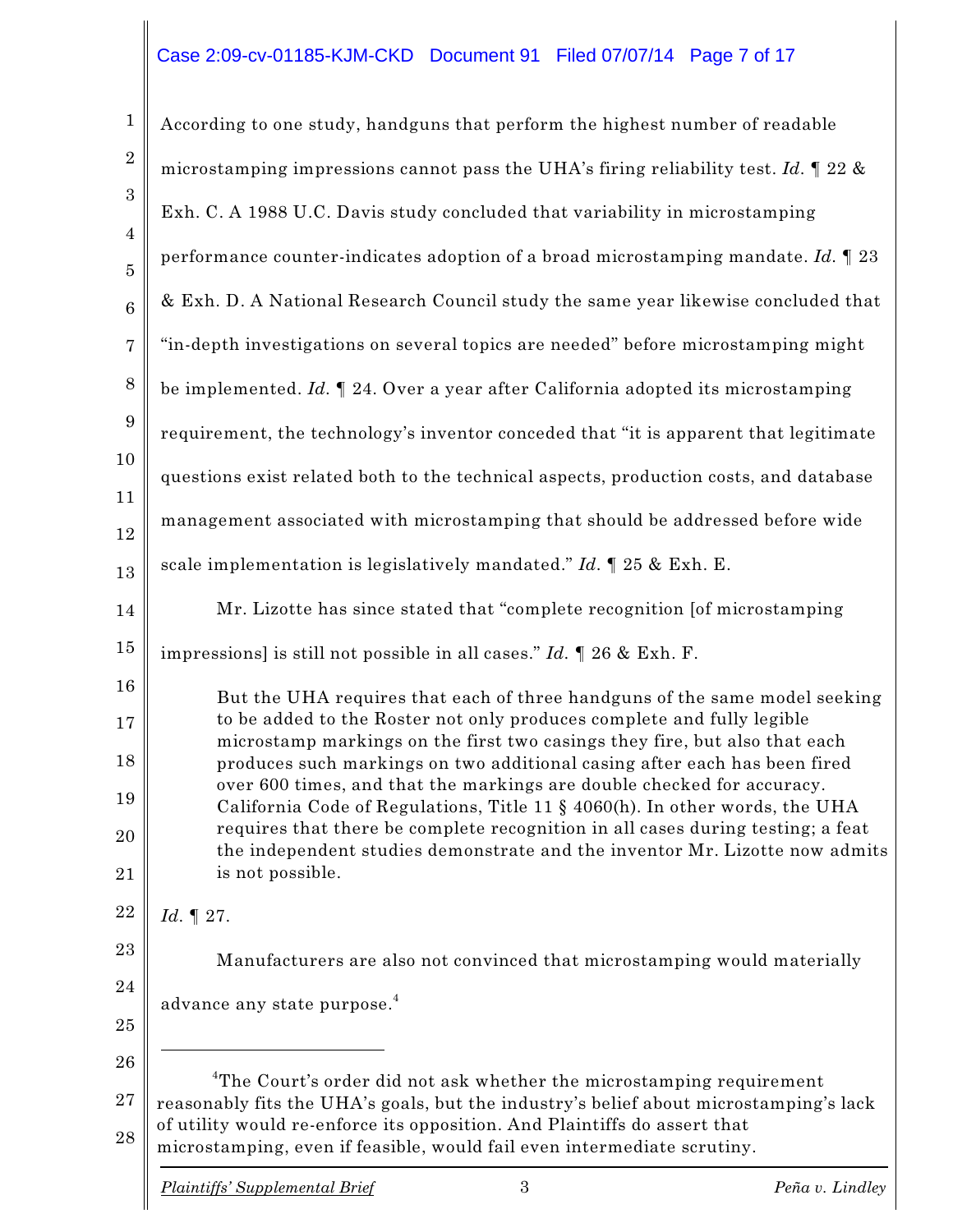|                                | Case 2:09-cv-01185-KJM-CKD Document 91 Filed 07/07/14 Page 8 of 17                                                                                                                                                                 |
|--------------------------------|------------------------------------------------------------------------------------------------------------------------------------------------------------------------------------------------------------------------------------|
| $\mathbf{1}$<br>$\overline{2}$ | The Krivosta and U.C. Davis studies demonstrate that the shallow<br>microscopic markings micro-laser engraved or etched on to the tip of a firing<br>pin can be easily removed from the firing pin in mere seconds using something |
| 3                              | as common and simple as an emery board or sandpaper. In other words, those                                                                                                                                                         |
| 4                              | seeking to perform criminal acts with a handgun could easily prevent their<br>handguns from leaving an identifying mark on casings. See also Dorothy                                                                               |
| 5                              | Kenney, Firearm Microstamp Technology: Failing Daubert and Federal Rules<br>of Evidence 702, 38 Rutgers Computer & Tech L.J. 199 (2012).                                                                                           |
| $6\phantom{.}6$                | Id. $\P$ 29.                                                                                                                                                                                                                       |
| 7                              | The firing pin is the most commonly damaged, e.g. chipped, and replaced part                                                                                                                                                       |
| 8                              | of a firearm. After-market replacement parts are widely available, including                                                                                                                                                       |
| 9                              | firearm pins. A microstamped firing pin can be removed and replaced, either<br>as a common repair or for the purpose of evading the "technology," very                                                                             |
| 10                             | quickly, easily and inexpensively.                                                                                                                                                                                                 |
| 11                             | Id. $\mathbb{I}$ 30.                                                                                                                                                                                                               |
| 12                             | Plaintiffs would add that microstamping would not aid in the investigation of crimes                                                                                                                                               |
| 13                             | committed with revolvers, which do not eject shell casings, or with rimfire                                                                                                                                                        |
| 14<br>15                       | ammunition, which is microstamping-exempted.                                                                                                                                                                                       |
| 16                             | The state might discount or dismiss these concerns, but for purposes of this                                                                                                                                                       |
| 17                             | case it does not matter whether the reasons for not manufacturing microstamping                                                                                                                                                    |
| 18                             | handguns are good and sufficient. The firearms industry is naturally incentivized to                                                                                                                                               |
| 19                             | profitably sell as many handguns as possible, but its views of microstamping are                                                                                                                                                   |
| 20                             | doubtless sincerely held and plainly well-grounded. These views more than                                                                                                                                                          |
| 21                             | adequately explain why microstamping is not a marketplace reality, and will not be                                                                                                                                                 |
| 22<br>23                       | any time soon, if ever. Defendant has admitted that he does not know whether                                                                                                                                                       |
| 24                             | microstamping will ever exist in the marketplace. Pl. SJ Exh. O, Admission 4; Pl. SJ                                                                                                                                               |
| 25                             | Exh. P, Interrogatory 8.                                                                                                                                                                                                           |
| 26                             | The microstamping requirement imposes a de facto ban on the unrostered                                                                                                                                                             |
| $^{27}$                        | firearms to which it applies.                                                                                                                                                                                                      |
| 28                             |                                                                                                                                                                                                                                    |
|                                | Peña v. Lindley<br><b>Plaintiffs' Supplemental Brief</b><br>$\overline{4}$                                                                                                                                                         |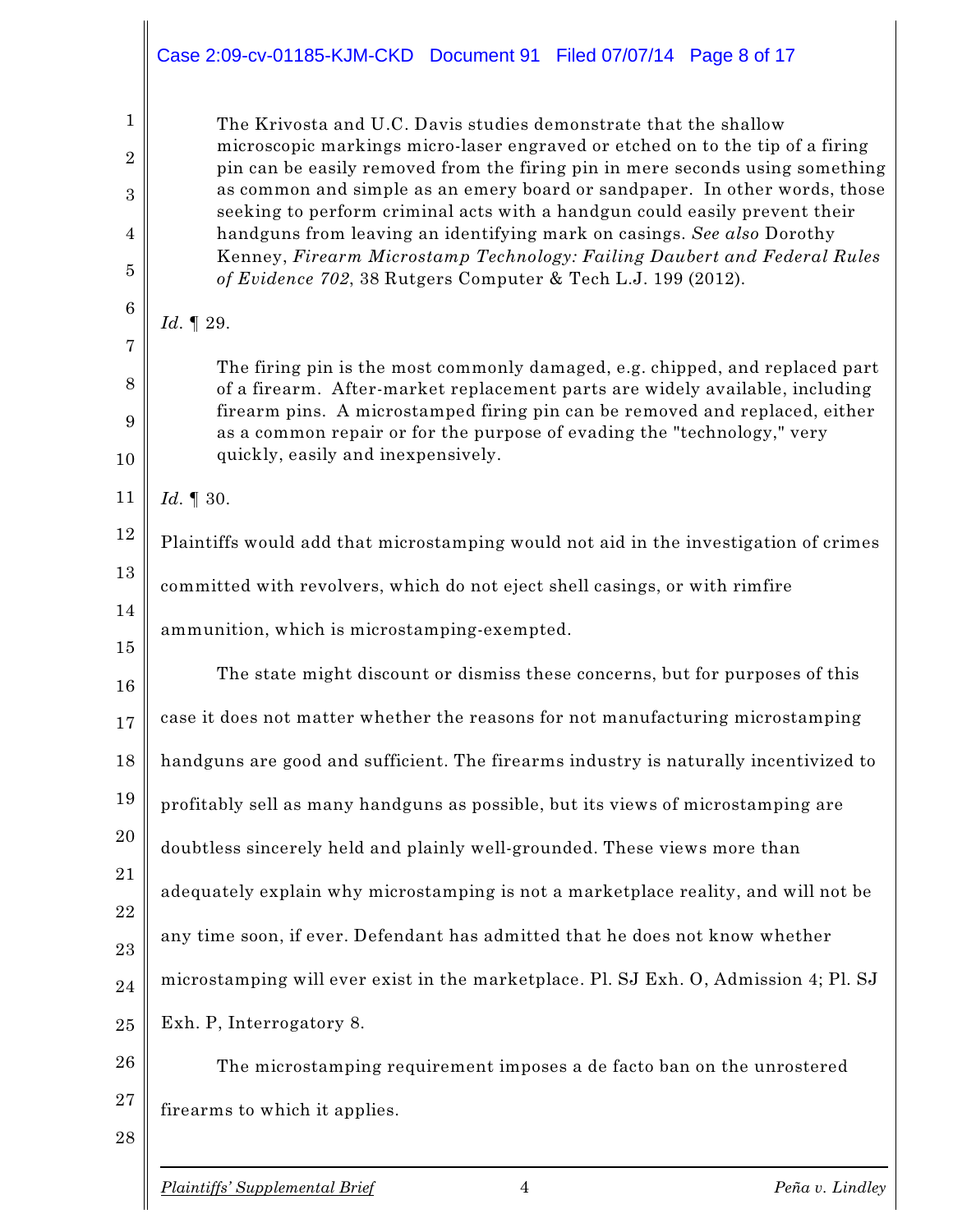#### Case 2:09-cv-01185-KJM-CKD Document 91 Filed 07/07/14 Page 9 of 17

1 2 3 4 5 6 7 8 9 10 11 12 13 14 15 16 17 18 19 20 21 22 II. Even if the Microstamping Requirement Does Not Amount to a De Facto Ban of the Unrostered Weapons to Which It Applies, the Extent of the Requirement's Burden on Second Amendment Rights is Severe. The BATFE has updated the basic firearm manufacturing statistics Plaintiffs relied upon in their moving brief, at pp. 13-14. In 2012, Americans manufactured 3,487,883 semi-automatic pistols, and 667,357 revolvers. See Bureau of Alcohol, Tobacco, Firearms & Explosives, *Annual Firearms Manufacturing and Export Report*, available at https://www.atf.gov/sites/default/files/assets/pdf-files/ afmer\_2012\_final\_web\_report\_17jan2014.pdf (last visited July 7, 2014). Of the semiautomatic pistols, 675,737 were chambered to .22, meaning the remainder, 2,812,146 of all 4,155,240 handguns manufactured—two-thirds—were centerfire. None of these handguns could be rostered today in California, owing to the microstamping requirement. Those that are, will continue falling off the roster at a precipitous rate, as manufacturers make continuous improvements that fail the "similar gun" exception and trigger the microstamping requirement, barring their retesting. Older models will also continue to give way to truly newer models that cannot be tested owing to the microstamping requirement. When Plaintiffs moved for summary judgment, the roster contained 1,273 handguns, including 883 semi-automatics, 802 of which use centerfire ammunition. Stip., Dec. 31, 2013. The roster now holds only 980 handguns, a nearly 25% decline in

23 under a year. Of these, 735 are semi-automatics. Of these semi-automatics, only 675

24 appear to be centerfire (subtracting those chambered in .22), a decline of nearly 16%.

25 26 27 28 That number is quickly heading to zero. Already, as two major manufacturers have advised the Court, Californians are being denied the ability to purchase any new centerfire handgun models. Microstamping "is currently preventing scores of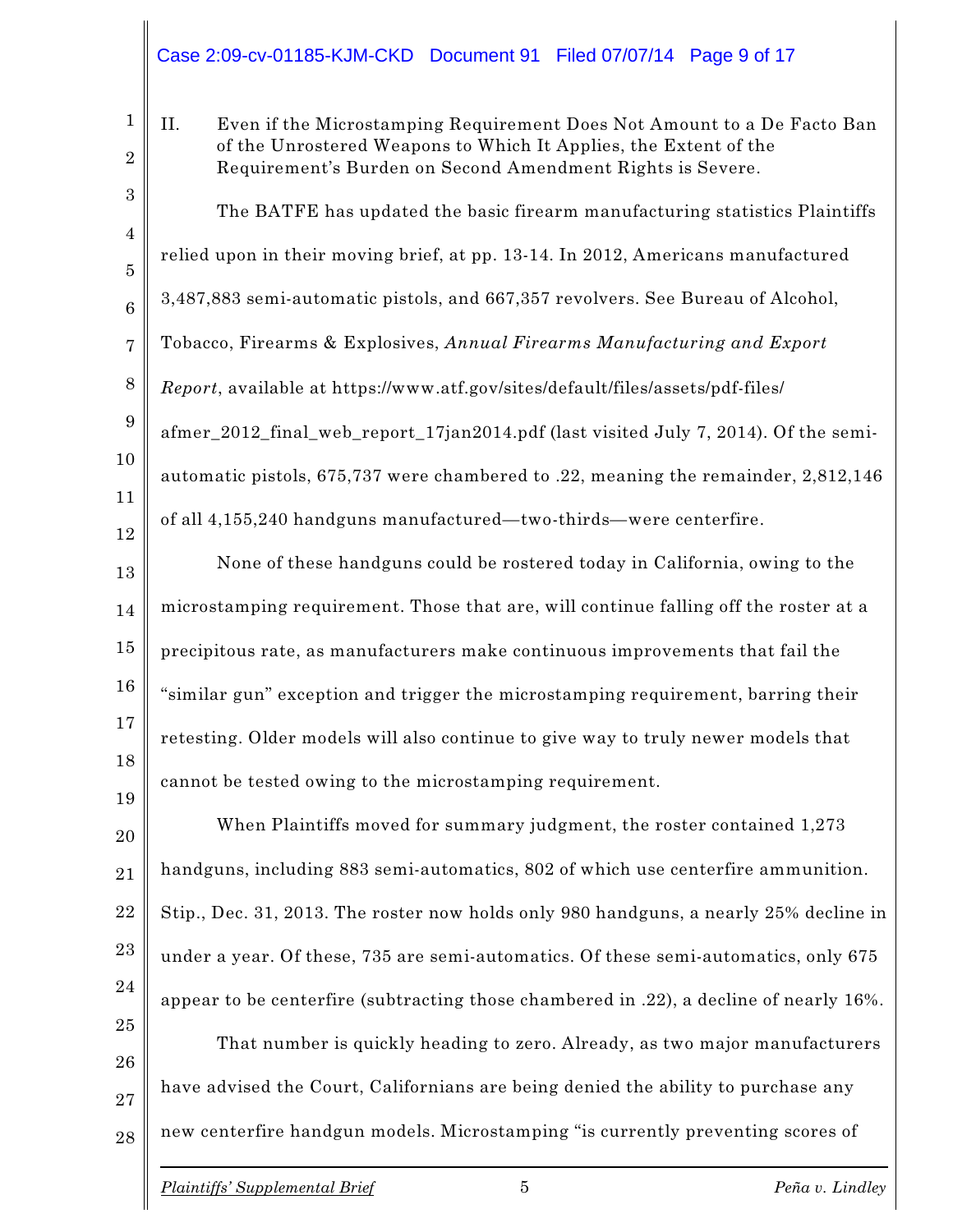# $\Bigg|$ Case 2:09-cv-01185-KJM-CKD Document 91 Filed 07/07/14 Page 10 of 17

| $\mathbf{1}$                       | manufacturers, distributors and retailers from selling many semi-automatic pistol                                                                                                                                                                                                                                                                                                                                                                                                                                                                    |
|------------------------------------|------------------------------------------------------------------------------------------------------------------------------------------------------------------------------------------------------------------------------------------------------------------------------------------------------------------------------------------------------------------------------------------------------------------------------------------------------------------------------------------------------------------------------------------------------|
| $\sqrt{2}$                         | models in the State of California that are widely available in more or less every other                                                                                                                                                                                                                                                                                                                                                                                                                                                              |
| $\boldsymbol{3}$                   | state of the Union " Keane Decl., 1 31. Microstamping                                                                                                                                                                                                                                                                                                                                                                                                                                                                                                |
| $\overline{4}$<br>5<br>6<br>7<br>8 | also denies to California consumers innovations for durability, safety and<br>reliability of handgun models. They can only purchase those handguns on the<br>Roster. But manufacturing is not a stagnant process for any industry,<br>including firearms manufacturing. Manufacturers must, and will, make<br>normal enhancements and improvements to the design and manufacturing<br>process of their pistols. What will, and already is happening over time is that<br>California residents will not be able to purchase the newest, most durable, |
| 9<br>10                            | reliable and safer handguns on the market that are available to consumers<br>outside of California. This is not a theoretical problem  Companies have<br>actually stopped doing business in California because of that requirement, not                                                                                                                                                                                                                                                                                                              |
| 11                                 | because they wished to cease operations there.<br>Id.                                                                                                                                                                                                                                                                                                                                                                                                                                                                                                |
| 12                                 |                                                                                                                                                                                                                                                                                                                                                                                                                                                                                                                                                      |
| 13                                 | Indeed, the Supreme Court rejected the idea that the Second Amendment                                                                                                                                                                                                                                                                                                                                                                                                                                                                                |
| 14                                 | secures only ancient arms, as "[w]e do not interpret constitutional rights                                                                                                                                                                                                                                                                                                                                                                                                                                                                           |
| 15                                 | that way [T]he Second Amendment extends, prima facie, to all                                                                                                                                                                                                                                                                                                                                                                                                                                                                                         |
| 16                                 | instruments that constitute bearable arms" District of Columbia v. Heller, 554                                                                                                                                                                                                                                                                                                                                                                                                                                                                       |
| 17<br>18                           | U.S. 570, 582 (2008). The Court need not wait until every last centerfire semi-                                                                                                                                                                                                                                                                                                                                                                                                                                                                      |
| 19                                 | automatic handgun has disappeared from California retailers to find the burden                                                                                                                                                                                                                                                                                                                                                                                                                                                                       |
| 20                                 | severe. The microstamping requirement's impact barring the latest, most up-to-date                                                                                                                                                                                                                                                                                                                                                                                                                                                                   |
| 21                                 | models is in and of itself severe.                                                                                                                                                                                                                                                                                                                                                                                                                                                                                                                   |
| 22<br>23                           | III.<br>No Reasonable Fit Exists Between the UHA's Testing Requirements<br>and the Statute's Purposes.                                                                                                                                                                                                                                                                                                                                                                                                                                               |
| 24                                 | The UHA purportedly advances the following interests: "reducing firearm                                                                                                                                                                                                                                                                                                                                                                                                                                                                              |
| 25                                 | violence," "consumer safety," and "reduction of crime." Def. SJ Br., at 17. When                                                                                                                                                                                                                                                                                                                                                                                                                                                                     |
| 26                                 | evaluating whether a "fit" is reasonable, the law can be "not more extensive than is                                                                                                                                                                                                                                                                                                                                                                                                                                                                 |
| $^{27}$<br>28                      | necessary to serve" the government's "substantial interest." Valle Del Sol Inc. v.                                                                                                                                                                                                                                                                                                                                                                                                                                                                   |
|                                    | $6\phantom{.}6$<br><b>Plaintiffs' Supplemental Brief</b><br>Peña v. Lindley                                                                                                                                                                                                                                                                                                                                                                                                                                                                          |

 $\parallel$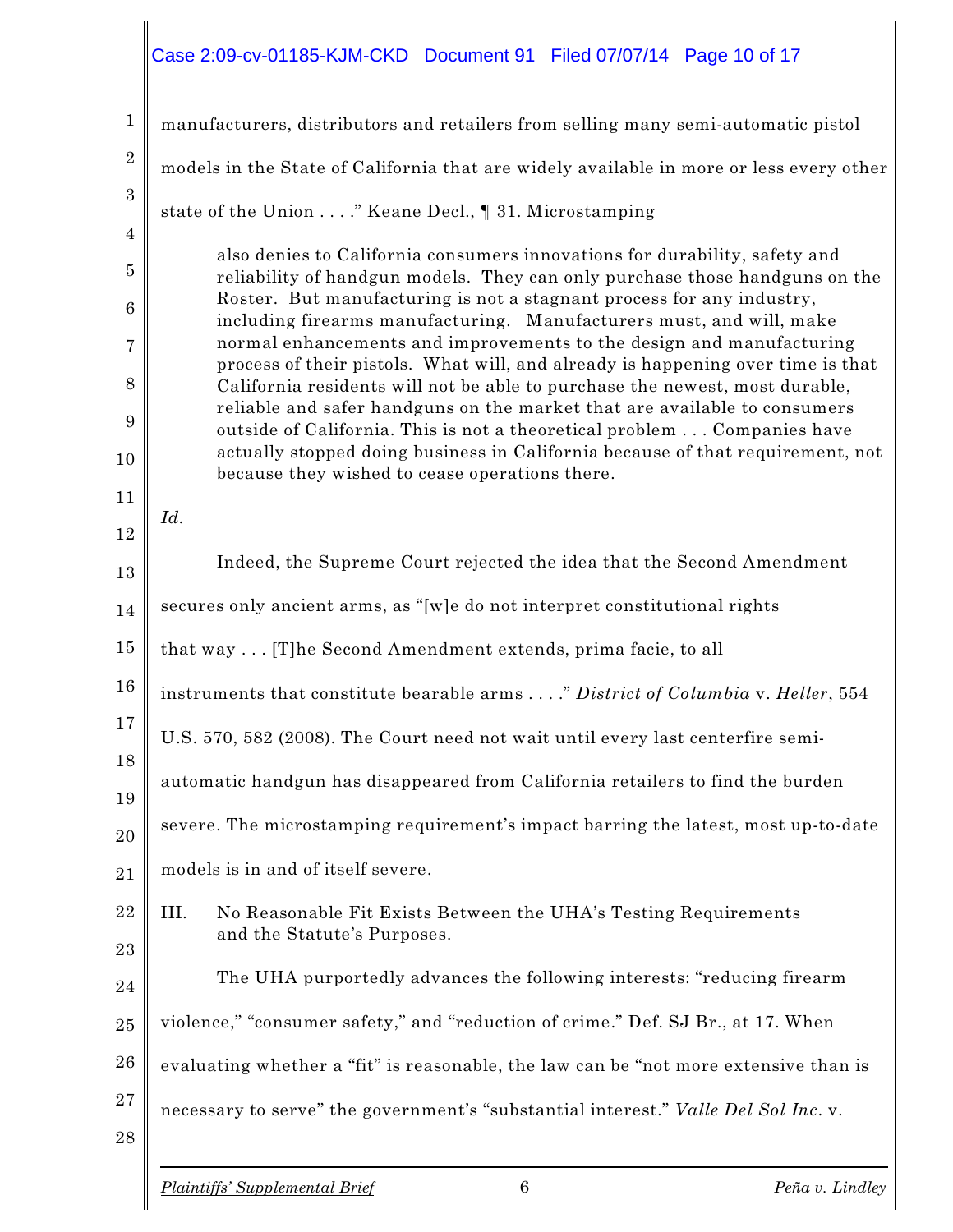### Case 2:09-cv-01185-KJM-CKD Document 91 Filed 07/07/14 Page 11 of 17

| $\mathbf{1}$                     | Whiting, 709 F.3d 808, 825 (9th Cir. 2013) (quotation omitted). "In considering the                                                                                                                               |
|----------------------------------|-------------------------------------------------------------------------------------------------------------------------------------------------------------------------------------------------------------------|
| $\overline{2}$                   | question of fit, we review the legislative history of the enactment as well as studies                                                                                                                            |
| 3                                | in the record or cited in pertinent case law," affording the government "a reasonable                                                                                                                             |
| $\overline{4}$<br>$\overline{5}$ | opportunity to experiment " Jackson v. City & County of San Francisco, 746                                                                                                                                        |
| $\boldsymbol{6}$                 | F.3d 953, 966 (9th Cir. 2014) (quotations omitted). "[W]e require the government goal                                                                                                                             |
| $\overline{7}$                   | to be substantial, and the cost to be carefully calculated." Bd. of Trs. v. Fox, 492 U.S.                                                                                                                         |
| 8                                | 469, 480 (1989). The Government bears the burden of proof. Id.                                                                                                                                                    |
| 9                                | The "Similar Gun" Exception, Cal. Penal Code § 32030.<br>Α.                                                                                                                                                       |
| 10<br>11                         | "[I]t is the California DOJ's position that handguns currently on the Roster                                                                                                                                      |
| 12                               | will be considered 'new models' if they have the slightest modification (beyond mere                                                                                                                              |
| 13                               | cosmetics), no matter how minor." Keane Decl. [19.                                                                                                                                                                |
| 14                               | [F] or example, if a manufacturer of a semiautomatic handgun model that has<br>been on the Roster since 2004 outsources a single, minor component part for                                                        |
| 15                               | the pistol from a different vendor who uses a different manufacturing process,<br>e.g. metal injection molding (MIM) versus forging, to make the part, DOJ                                                        |
| 16                               | considers that handgun to be a "new model." Another example, a<br>manufacturer figures out a metallurgical way to make a component part                                                                           |
| 17<br>18                         | stronger, more durable and reliable with less metal and consequently the<br>part's dimensions change. DOJ would deem that handgun a "new model." In                                                               |
| 19                               | both examples in order to be eligible for the Roster the semiautomatic pistol<br>would have to be equipped with microstamping, as well as a magazine                                                              |
| 20                               | disconnect mechanism and a chamber load indicator.                                                                                                                                                                |
| 21                               | Id.                                                                                                                                                                                                               |
| 22                               | Microstamping thus                                                                                                                                                                                                |
| 23                               | creates a dilemma because it is a natural part of the manufacturing process of                                                                                                                                    |
| 24                               | any product to make minor improvements and enhancements to a product and<br>the manufacturing process to increase efficiencies, reduce cost, and to improve                                                       |
| 25<br>26                         | durability, safety and reliability---handguns are no exception---but handguns<br>manufacturers cannot to do so because it is impossible for them to meet the<br>UHA's then applicable microstamping requirements. |
| 27<br>28                         | Id. 1 20. While the same dilemma impacts manufacturers who wish to modify an                                                                                                                                      |
|                                  |                                                                                                                                                                                                                   |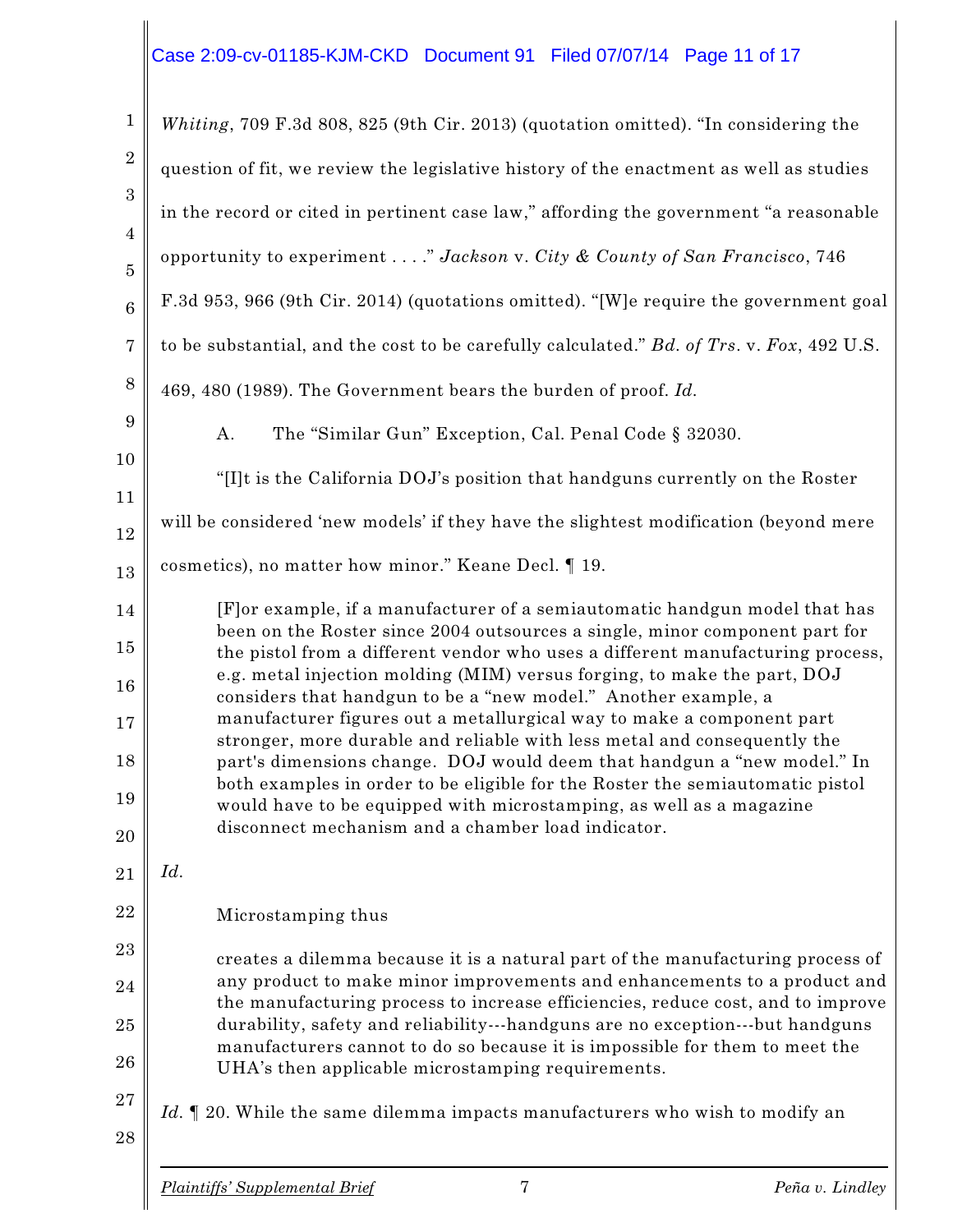#### Case 2:09-cv-01185-KJM-CKD Document 91 Filed 07/07/14 Page 12 of 17

existing model that was grandfathered before implementation of magazine disconnect devices and chamber loaded indicators if it is unfeasible to add those features to the model, microstamping's burden is impossible.

5 6 7 8 9 10 11 12 13 14 It is difficult to see how "similar gun" exception's extreme narrowness advances the state's safety goals without substantially infringing the right to access handguns. As the SAAMI/NSSF and manufacturers' declarations and amicus brief show, this exception's narrowness simply narrows consumer choice rather than entices the adoption of the state's desired technology. Moreover, the handguns being effectively banned have already been proven to be "safe" enough for indefinite sale, and presumably pass and will continue to pass any re-testing. And to the extent consumers are able to access handguns, they are accessing handguns that are not as up-to-date as they can be.

15 16 17 18 19 20 21 If the state's interest is to ensure that handguns maintain their function, it could simply require that updated, "similar" handguns are functionally-equivalent to already tested and approved handguns. See, *e.g.*, 501 Code Mass. Rules §§ 7.02, 7.04(2). Or, the state could allow retesting of an essentially updated model, without requiring any substantially new features. The current practice, however, serves only to arbitrarily and opportunistically prohibit handguns already proven "safe."

22

23

1

2

3

4

B. Safety Device, Firing, and Drop Safety Requirements, Cal. Penal Code  $\S$ § 31910(a)(1), (2), (3) and (b)(1), (2) & (3).

24 25 26 Although Plaintiffs do not challenge the safety device, firing, and drop safety testing requirements as such, these requirements do not reasonably fit the statute's purposes given the manner in which the roster is compiled.

27 28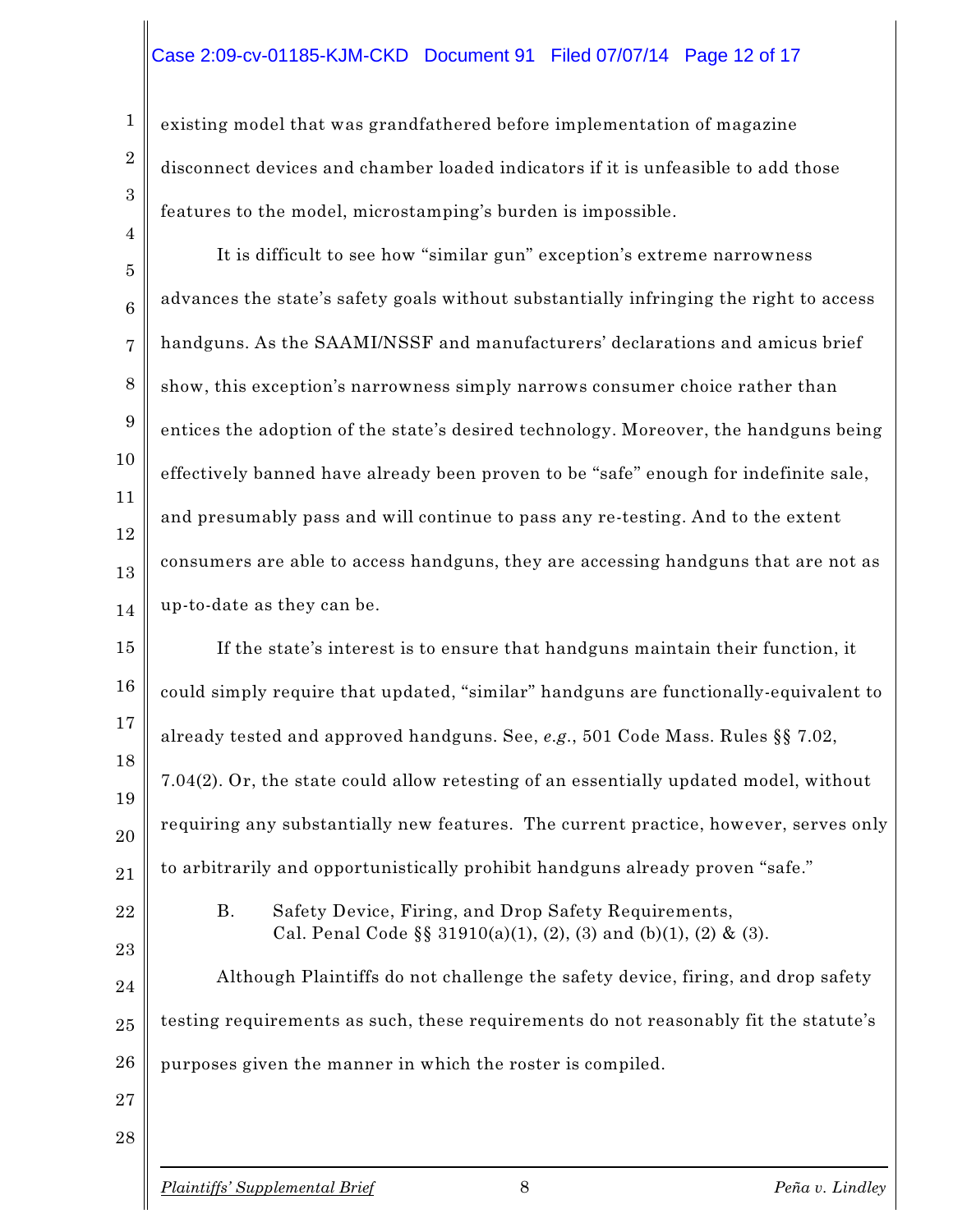#### Case 2:09-cv-01185-KJM-CKD Document 91 Filed 07/07/14 Page 13 of 17

Many handguns that might well pass these requirements cannot be submitted for testing, because Defendant accepts handguns for testing only from a current manufacturer or importer. 11 Cal. Code Regs. § 4059(c). But public safety cannot be advanced by *refusing* to test handguns for compliance with the UHA's requirements. In no way can this prohibition on the consideration of handguns for testing reasonably fit the UHA's purposes.

8 9 10 11 12 13 14 15 16 17 18 19 Handgun roster laws are already exceedingly rare before considering that neither of the other state handgun rostering laws so restricts testing submissions. $^5$ In Maryland, "any person" may petition the Handgun Roster Board to roster a handgun. Md. Code Ann., Pub. Safety § 5-405(c)(2); Code Md. Regs. §§ 29.03.03.01(B)(10), 29.03.03.11(A). Massachusetts considers firearms for placement on its roster upon receiving reports from approved independent laboratories. 501 Code Mass. Rules § 7.03(1). Thereafter, "a person" may appeal the decision to approve or reject a firearm's rostering. *Id.* § 7.06(1). California should likewise be open to testing any handgun for compliance with the safety device, firing, and drop safety requirements.

20 21 22 23 24 25 26 27 It also serves no public safety purpose to remove fully-tested, compliant handguns from the roster merely because a manufacturer, importer, or other "responsible person," has not paid the annual \$200 fee. 11 Cal. Code Regs. § 4071(d). Again, neither Maryland nor Massachusetts appear to require an annual fee to  $5$ The District of Columbia does not independently create or maintain a handgun roster, other than by referencing those of other states.  $64$ <sup>6</sup> Responsible party' includes, but is not limited to, firearm

28 manufacturers/importers and law enforcement agencies." 11 Cal. Code Regs. §  $4049(s)$ .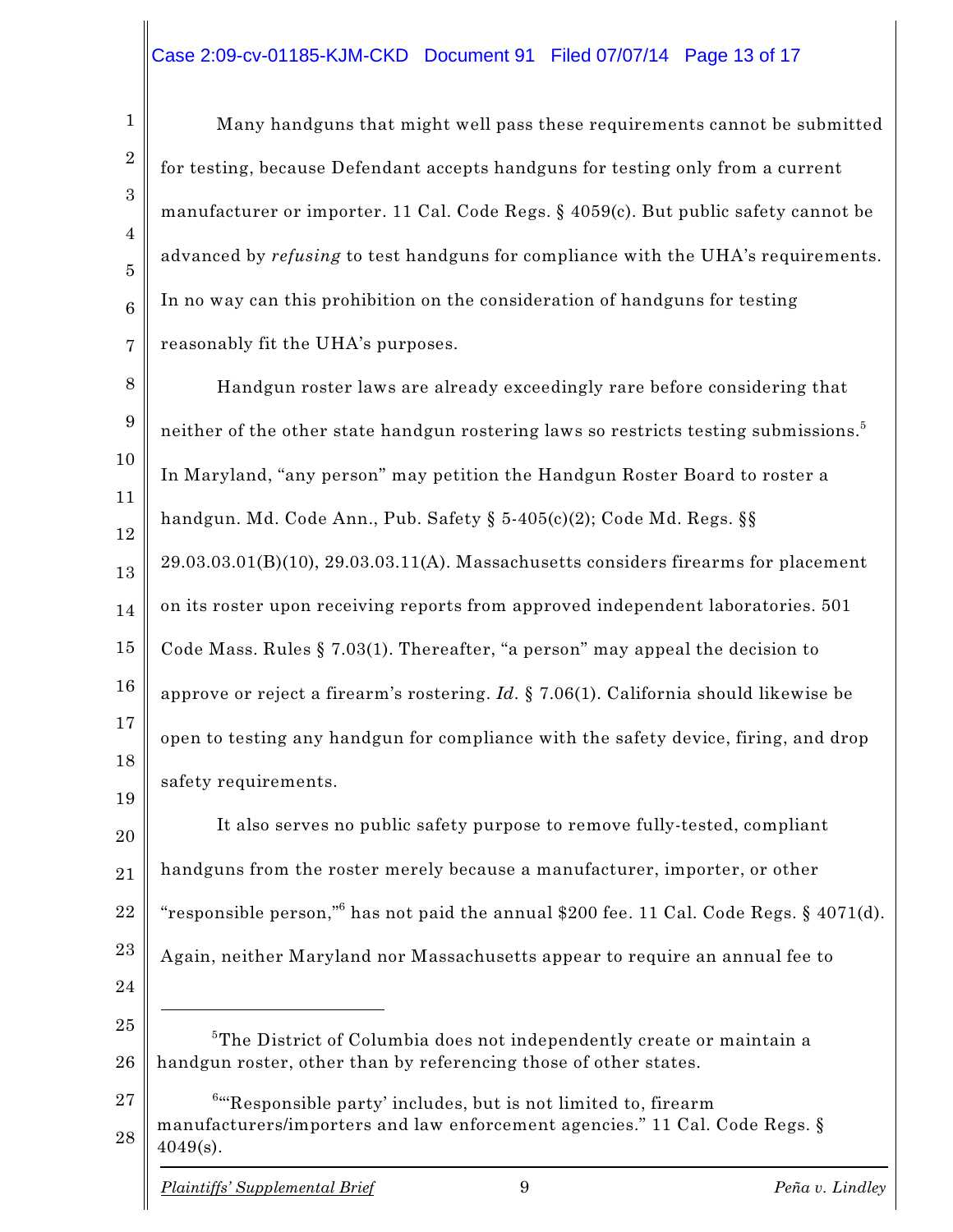#### Case 2:09-cv-01185-KJM-CKD Document 91 Filed 07/07/14 Page 14 of 17

maintain handguns on their rosters, let alone from a narrow set of entities which, in some cases, may no longer exist. The District of Columbia, which seeks to mimic California's roster, allows the sale of handguns that were "removed from the California Roster for any reason not related to the pistol's safety." D.C.M.R. § 24- 2323.2(b).

7 8 9 10 11 12 The UHA itself acknowledges that non-payment is a dubious ground for exclusion from the roster. Consumers whose handguns are dropped from the roster for non-payment during the purchasing process may complete their purchases, while those whose handguns are dropped for having failed re-testing may not take their handguns home. Cal. Penal Code § 32015(b)(3).

13 14 15 16 17 18 19 20 21 22 23 24 Having tested and certified a handgun as "not unsafe," the state's interest is complete. The government is not ordinarily entitled to infringe a consumer's fundamental constitutional right because it lacks ready access to its preferred funding mechanism. It is manifestly unreasonable to punish consumers by limiting their access to constitutionally-protected arms, on grounds that the arms are "unsafe," when the state knows full and well that those arms are indeed "safe." These impediments to accessing handguns that have already proven safe are even less reasonable considering that all handguns automatically age-out of the UHA's requirements upon becoming "curios and relics." Cal. Penal Code §§  $32000(b)(3)$ ,  $32110(g)$ .<sup>7</sup> The UHA thus advantages older, used handguns, which may

25

1

2

3

4

5

6

26

27

be less reliable, over newly manufactured handguns, particularly as the "similar

gun" exception's inflexibility shrinks the roster. Of course California had to make

<sup>28</sup>  ${\rm ^7The~UHA}$  adopts the federal definition of curios and relics, which include any firearm that is fifty years old. 27 CFR § 478.11.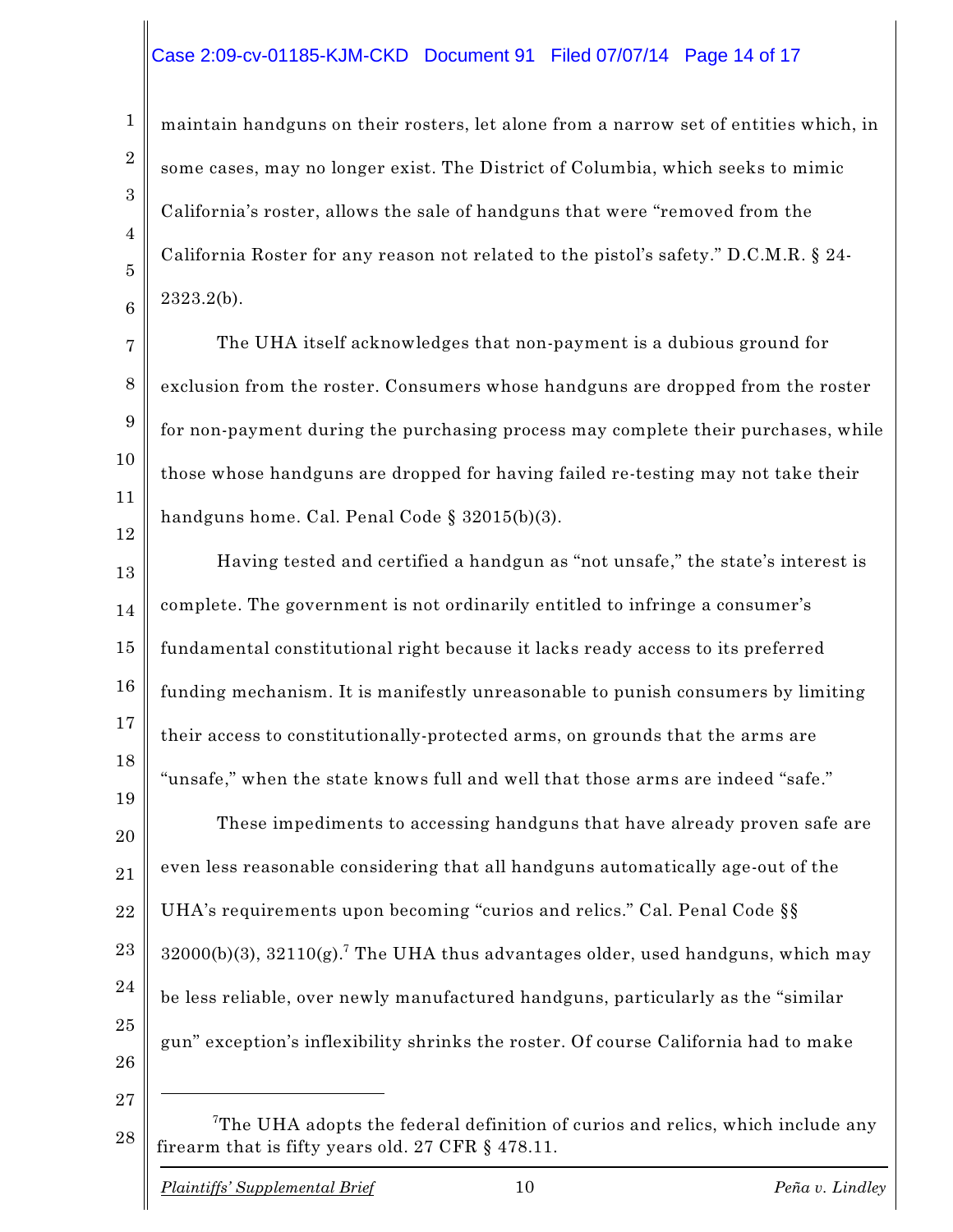### Case 2:09-cv-01185-KJM-CKD Document 91 Filed 07/07/14 Page 15 of 17

| $\mathbf{1}$                     | some allowance for handguns existing at the time of the roster's adoption that could                       |  |
|----------------------------------|------------------------------------------------------------------------------------------------------------|--|
| $\boldsymbol{2}$                 | not be immediately tested, but Maryland demonstrates a more reasonable approach                            |  |
| 3                                | to this issue, exempting from the rostering requirements all handguns manufactured                         |  |
| $\overline{4}$<br>$\overline{5}$ | prior to 1985. See Md. Code Ann., Pub. Safety § 5-406(a)(2). Of course, were                               |  |
| $6\phantom{1}6$                  | California more open to allowing people to submit handguns for testing, an                                 |  |
| $\overline{7}$                   | exemption for older handguns, such as that sought by Plaintiff Thomas, would be                            |  |
| 8                                | less pressing.                                                                                             |  |
| 9<br>10                          | $C$ .<br>Magazine Disconnect Devices and Chamber Loaded Indicators,<br>Cal. Penal Code §§ 31910(b)(4)-(6). |  |
| 11                               | As Glock advised the Court, "the overwhelming majority of law enforcement                                  |  |
| 12                               | agencies require pistols that do not have a magazine disconnect mechanism. In                              |  |
| 13                               | addition to GLOCK pistols, the majority of semiautomatic pistols sold today do not                         |  |
| 14                               | include a magazine disconnect mechanism because of its significant disadvantages."                         |  |
| 15<br>16                         | Glock Amicus, at 3. Without a magazine disconnect device, a handgun may still be                           |  |
| 17                               | fired if the magazine is lost or damaged, or if the user is in the process of changing                     |  |
| 18                               | magazines, id. — all circumstances that might (and do) occur under duress. It is not at                    |  |
| 19                               | all clear that these devices hurt rather than enhance safety, and tellingly, California                    |  |
| 20                               | law enforcement is exempted from the roster.                                                               |  |
| 21                               | Chamber loaded indicators might be misunderstood or malfunction. And                                       |  |
| 22<br>23                         | reliance on mechanical safety devices such as these may induce irresponsible, unsafe                       |  |
| 24                               | gun handling practices and habits. For these reasons, at least, the state teaches that                     |  |
| 25                               | "[a]ny machine can malfunction. A firearm is no different," SUF 19, and that one                           |  |
| 26                               | must "[t] reat all guns as if they are loaded." SUF 21, 22. It bears repeating that the                    |  |
| 27<br>28                         | state's specific instructions for unloading a semi-automatic handgun contained in its                      |  |
|                                  |                                                                                                            |  |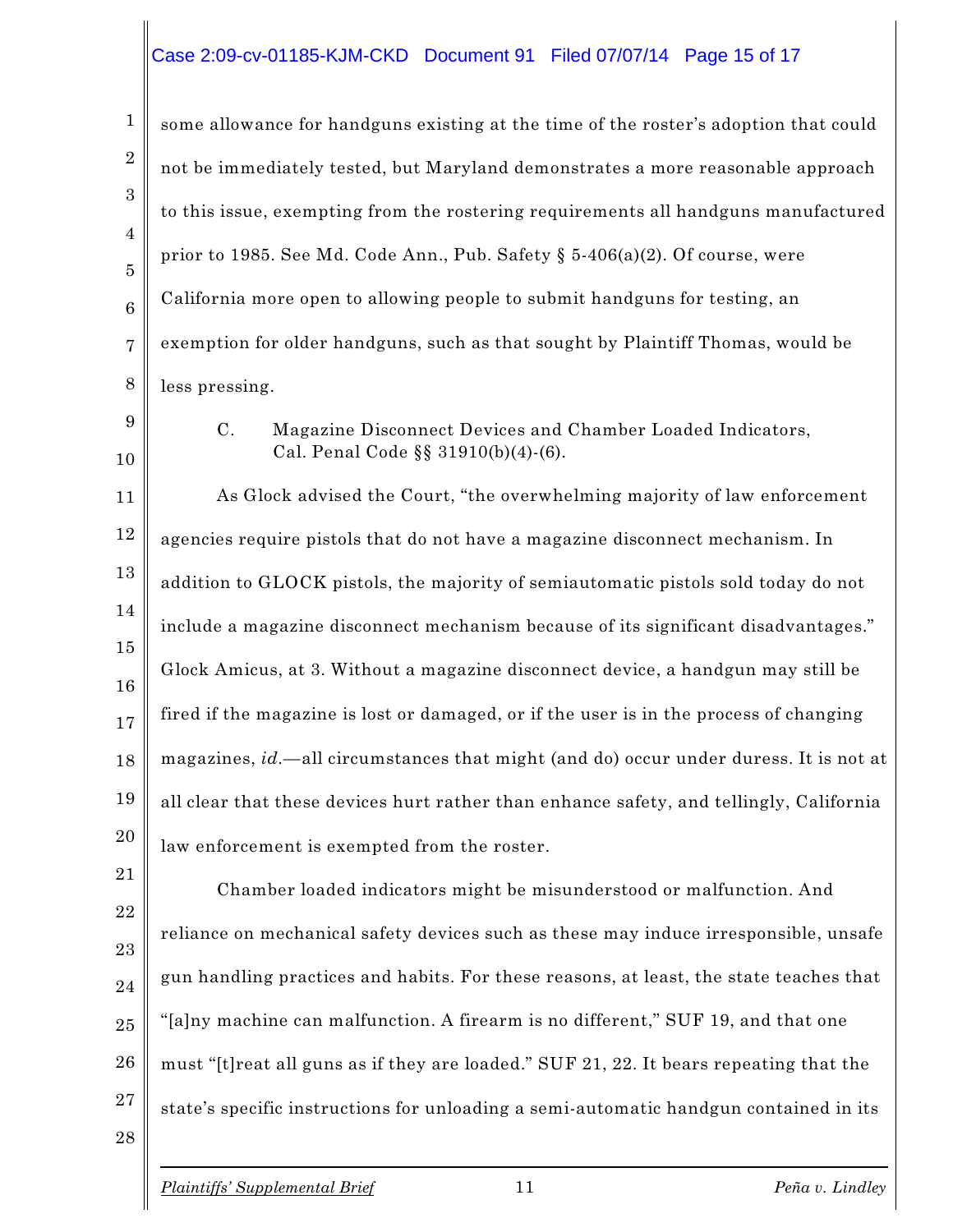### Case 2:09-cv-01185-KJM-CKD Document 91 Filed 07/07/14 Page 16 of 17

| 1               |                                                                             | gun safety study guide provides that mechanical safety mechanisms should not be     |
|-----------------|-----------------------------------------------------------------------------|-------------------------------------------------------------------------------------|
| $\sqrt{2}$      |                                                                             | trusted. SUF 23. Plainly, the state cannot meet a burden of proof requiring that    |
| 3               |                                                                             | magazine disconnect device and chamber loaded indicator mandates "reasonably fit"   |
| 4               |                                                                             | its safety rationale when the state requires that handgun consumers learn to ignore |
| 5               | these features, for fear that they would provide a false sense of security. |                                                                                     |
| $6\phantom{1}6$ |                                                                             | CONCLUSION                                                                          |
| $\overline{7}$  |                                                                             |                                                                                     |
| 8               | The Court should enter summary judgment for Plaintiffs.                     |                                                                                     |
| 9               | Dated: July 7, 2014                                                         | Respectfully submitted,                                                             |
| 10              | Alan Gura, Cal. Bar No.: 178221                                             | Donald E.J. Kilmer, Jr., Cal. Bar No. 179986                                        |
| 11              | Gura & Possessky, PLLC<br>101 N. Columbus St., Suite 405                    | Law Offices of Donald Kilmer, A.P.C.<br>1645 Willow Street, Suite 150               |
| 12              | Alexandria, VA 22314                                                        | San Jose, CA 95125                                                                  |
| 13              | 703.835.9085/Fax 703.997.7665<br>alan@gurapossessky.com                     | 408.264.8489/Fax 408.264.8487<br>Don @DKLawOffice.com                               |
| 14              |                                                                             |                                                                                     |
| 15              | /s/ Alan Gura<br>Alan Gura                                                  | /s/ Donald E.J. Kilmer, Jr.<br>Donald E.J. Kilmer, Jr.                              |
| 16              |                                                                             | Attorneys for Plaintiffs                                                            |
| 17              |                                                                             |                                                                                     |
| 18              |                                                                             |                                                                                     |
| 19              |                                                                             |                                                                                     |
| 20              |                                                                             |                                                                                     |
| 21              |                                                                             |                                                                                     |
| 22              |                                                                             |                                                                                     |
| 23              |                                                                             |                                                                                     |
| 24              |                                                                             |                                                                                     |
| 25              |                                                                             |                                                                                     |
| 26              |                                                                             |                                                                                     |
| 27              |                                                                             |                                                                                     |
| 28              |                                                                             |                                                                                     |
|                 |                                                                             |                                                                                     |

 $\parallel$